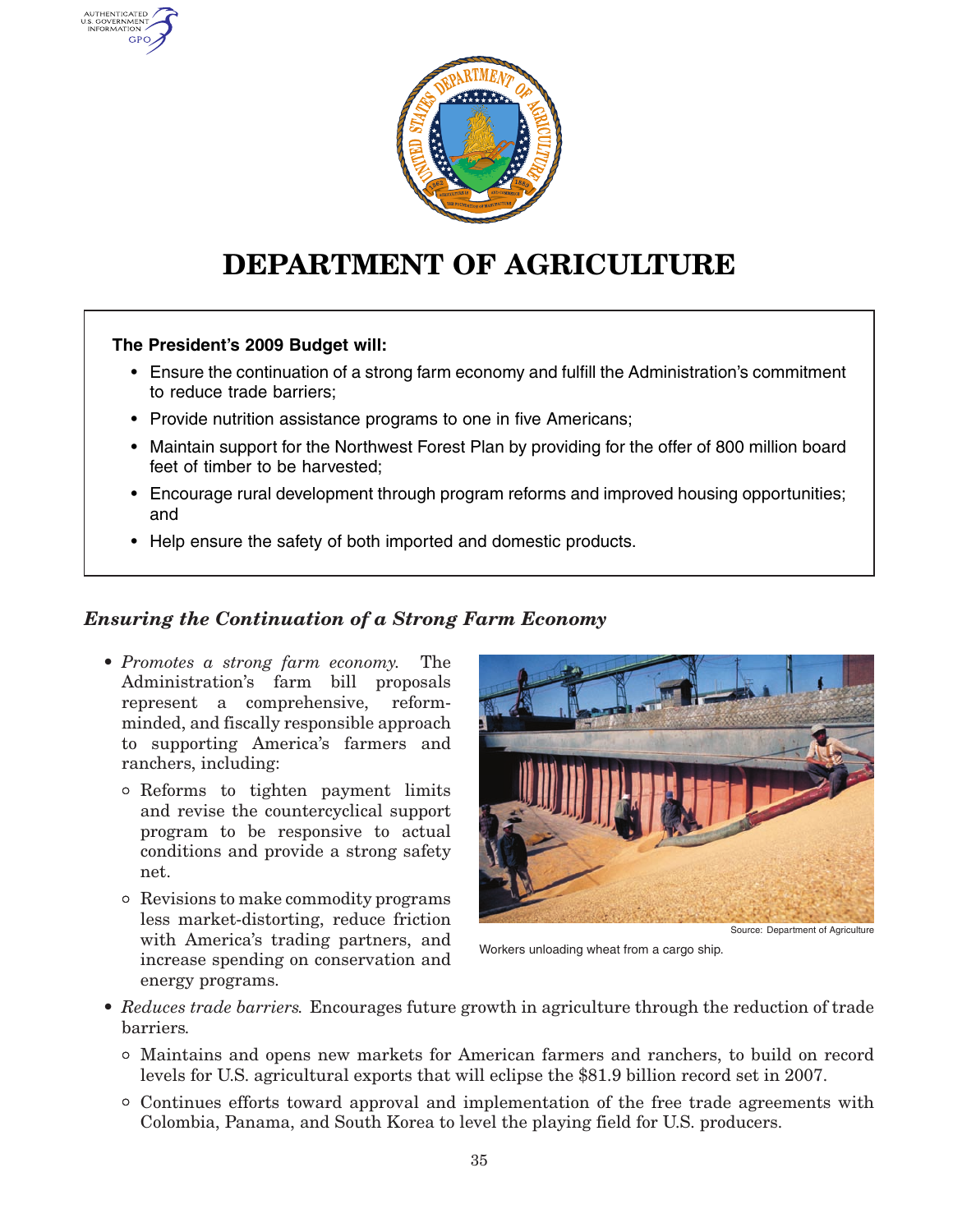# *Promoting Nutrition Assistance Programs*

- *Reauthorizes the Food Stamp Program.* Improves the integrity of this program by tightening overly broad waivers from eligibility criteria, and removes penalties for college and retirement savings, and child care expenses.
- *Increases funding for the Special Supplemental Nutrition Program for Women, Infants and Children (WIC).* Provides \$6.1 billion for WIC services, reaching an estimated 8.6 million beneficiaries in 2009. In keeping with the Administration's promotion of childhood wellness and fitness, the Department is issuing updated WIC food packages that reduce maximum allowances of certain foods and promote the intake of fresh fruits and vegetables.

# *Developing Sustainable Forests*

- *Supports the Northwest Forest Plan.* Provides <sup>a</sup> national timber sales target of 3.5 billion board feet*,* which includes the Northwest Forest Plan's goal of 800 million board feet of timber for the Forest Service in 2009. The goal is <sup>a</sup> sustainable level that provides enough timber to build 64,000 three-bedroom houses, but is well below the 10 billion board feet of timber harvested in 1990.
- *Improves forest health.* Reduces the threat of catastrophic wildfires to communities and the environment by providing \$297 million for hazardous fuels reduction projects—a more than fourfold increase since 2000.
- *Improves stewardship.* Supports stewardship of America's national forests, which are vital parts of the Nation's natural heritage, economic base, environmental resources, and recreational opportunities.

## *Encouraging Rural Development*

- *Increases homeownership.* Provides more efficient and effective housing assistance for rural residents. Promotes the use of guaranteed loans by providing <sup>a</sup> \$4.8 billion guaranteed single family housing loan level, an increase of \$659 million over 2008, to maintain single family homeownership opportunities while eliminating the more costly direct homeownership loans.
- *Provides rental assistance.* Ensures that all current tenants will continue to receive support by providing \$997 million in rental assistance, including \$897 million for rental assistance grants and \$100 million for vouchers, rather than the traditional unit-based assistance.

## *Improving Import and Domestic Food Safety*

- *Ensures the safety of meat, poultry, and egg products.* Supports efforts to:
	- ° Determine the equivalency of foreign food safety inspection systems;
	- ° Inspect domestic and imported meat, poultry, and egg products for compliance with U.S. food safety laws and regulations; and
	- ° Improve the ability to detect harmful agents in food with rapid test capabilities.
- *Reduces the risk of plant and animal pests and diseases impacting the United States.* Supports efforts to:
	- ° Monitor for, and respond to, domestic pests and diseases of plants and animals;
	- ° Monitor pests and diseases overseas and propose necessary regulatory actions; and
	- ° Detect and prevent the entry and dissemination of commodities that may harbor disease.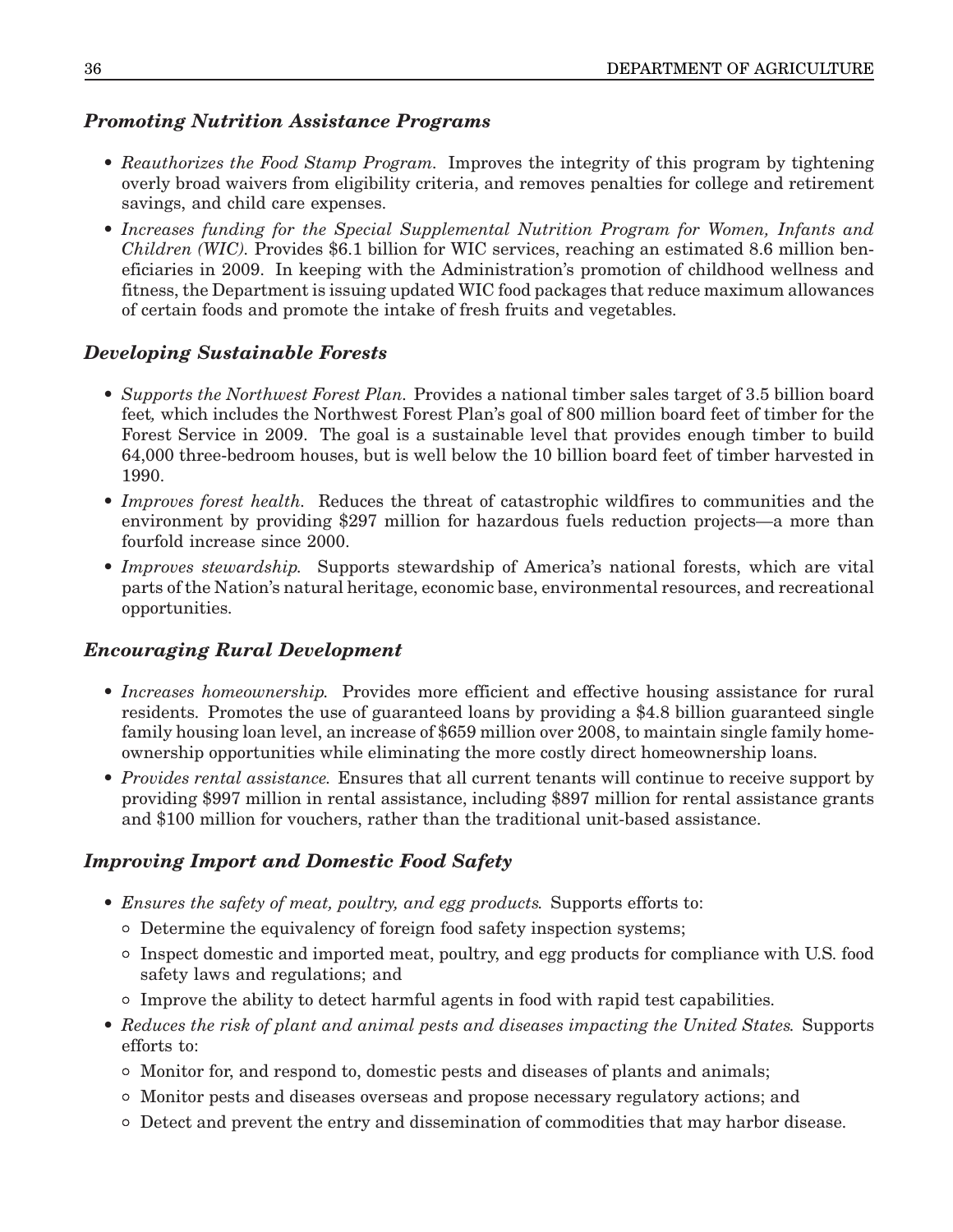#### *Major Savings and Reforms*

- Identifies 33 programs representing \$2.3 billion for termination or reduction, including:
	- ° Resource Conservation and Development Program, which duplicates other Department of Agriculture economic development programs that encourage State and local governments to plan and implement projects, including those for resource protection, community zoning and infrastructure, and economic development;
	- ° Commodity Supplemental Food Program, which, in the limited areas where it is available, duplicates two of the Nation's largest Federal nutrition assistance programs—Food Stamps and WIC; and
	- ° Watershed Surveys and Planning Program, which subsidizes local planning activities for water resource use, and Watershed and Flood Prevention Operations Program, which subsidizes local dam and water supply construction projects. This is not <sup>a</sup> core responsibility of the Federal Government.

#### *Since 2001, the Department of Agriculture has:*

- Opened new markets for American farmers and ranchers, helping lead to <sup>a</sup> record level for U.S. agricultural exports of \$81.9 billion in 2007, up nearly 55 percent since 2001.
- Reduced hazardous fuels on 13.5 million acres of forest and doubled the yearly acreage coverage under the President's Healthy Forests Initiative.
- Enrolled over one million acres into the Wetlands Reserve Program to restore and protect these ecologically valuable lands.
- Provided assistance to farmers and ranchers resulting in conservation on more than 130 million acres of land.
- Provided food and nutrition benefits to an additional 9.1 million people participating in the Food Stamp Program and approximately one million women, infants, and children participating in WIC.
- Strengthened domestic surveillance and testing of avian influenza to ensure rapid detection and response. Provided assistance to 142 countries where highly pathogenic avian influenza has been detected to slow the spread of the disease abroad.
- Encouraged the development of <sup>a</sup> domestic renewable fuels industry with incentives that resulted in the production of 9 billion gallons of ethanol and 250 million gallons of biodiesel.
- Helped reduce the prevalence of *Listeria monocytogenes* on ready-to-eat meat by over 50 percent through effective inspection systems and response mechanisms*.*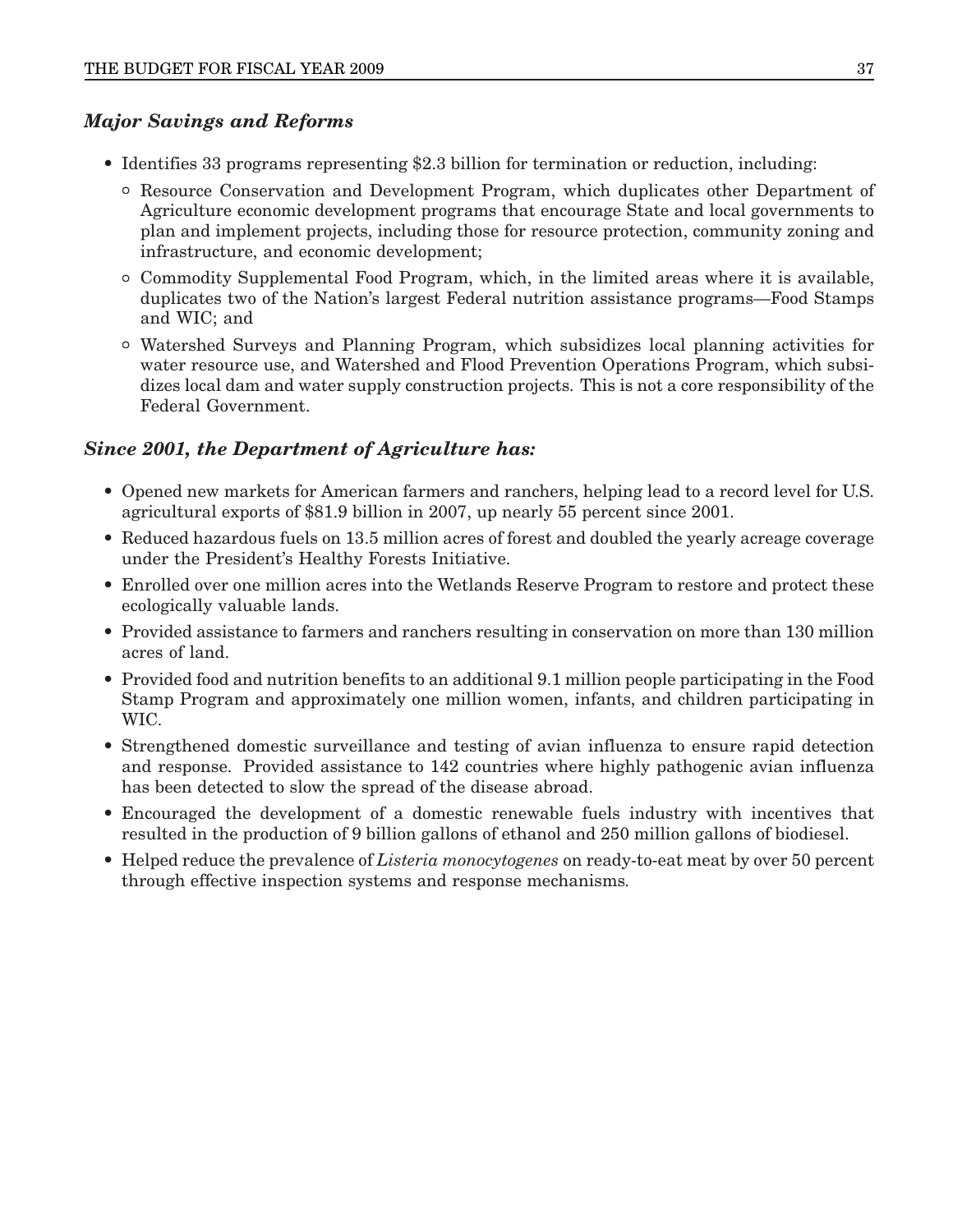#### **Department of Agriculture**

(Dollar amounts in millions)

|                                 | 2007<br><b>Actual</b> | <b>Estimate</b> |          |
|---------------------------------|-----------------------|-----------------|----------|
|                                 |                       | 2008            | 2009     |
| <b>Spending</b>                 |                       |                 |          |
| Discretionary Budget Authority: |                       |                 |          |
|                                 | 3,132                 | 3,144           | 3,263    |
|                                 | 2,478                 | 2,335           | 2,111    |
|                                 | 4,325                 | 4,488           | 4,111    |
|                                 | 873                   | 937             | 800      |
|                                 | 5,536                 | 6,013           | 6,372    |
|                                 | 2,539                 | 2,594           | 2,216    |
|                                 | 1,911                 | 1,925           | 1,999    |
|                                 | 523                   | 441             | 526      |
|                                 | 21,317                | 21,877          | 21,398   |
|                                 | $-52$                 | $-40$           | $-45$    |
|                                 |                       |                 | $-573$   |
|                                 | 21,265                | 21,837          | 20,780   |
| Memorandum:                     |                       |                 |          |
|                                 | 4,042                 | 1,573           |          |
|                                 |                       | <i>350</i>      |          |
|                                 | 24,398                | 28,267          | 22,643   |
| Mandatory Outlays:              |                       |                 |          |
|                                 | 47,924                | 53,213          | 55,022   |
|                                 | 10,750                | 10,120          | 9,912    |
|                                 | 3,471                 | 4,385           | 5,221    |
|                                 | 1,484                 | 1,785           | 2,546    |
|                                 | 889                   | 685             | 1,473    |
|                                 | 791                   | 557             | 420      |
|                                 | $-3,154$              | $-2,169$        | $-1,622$ |
|                                 | $-2,111$              | $-2,075$        | $-857$   |
|                                 | 60,044                | 66,501          | 72,115   |
|                                 | 84,442                | 94.768          | 94,758   |